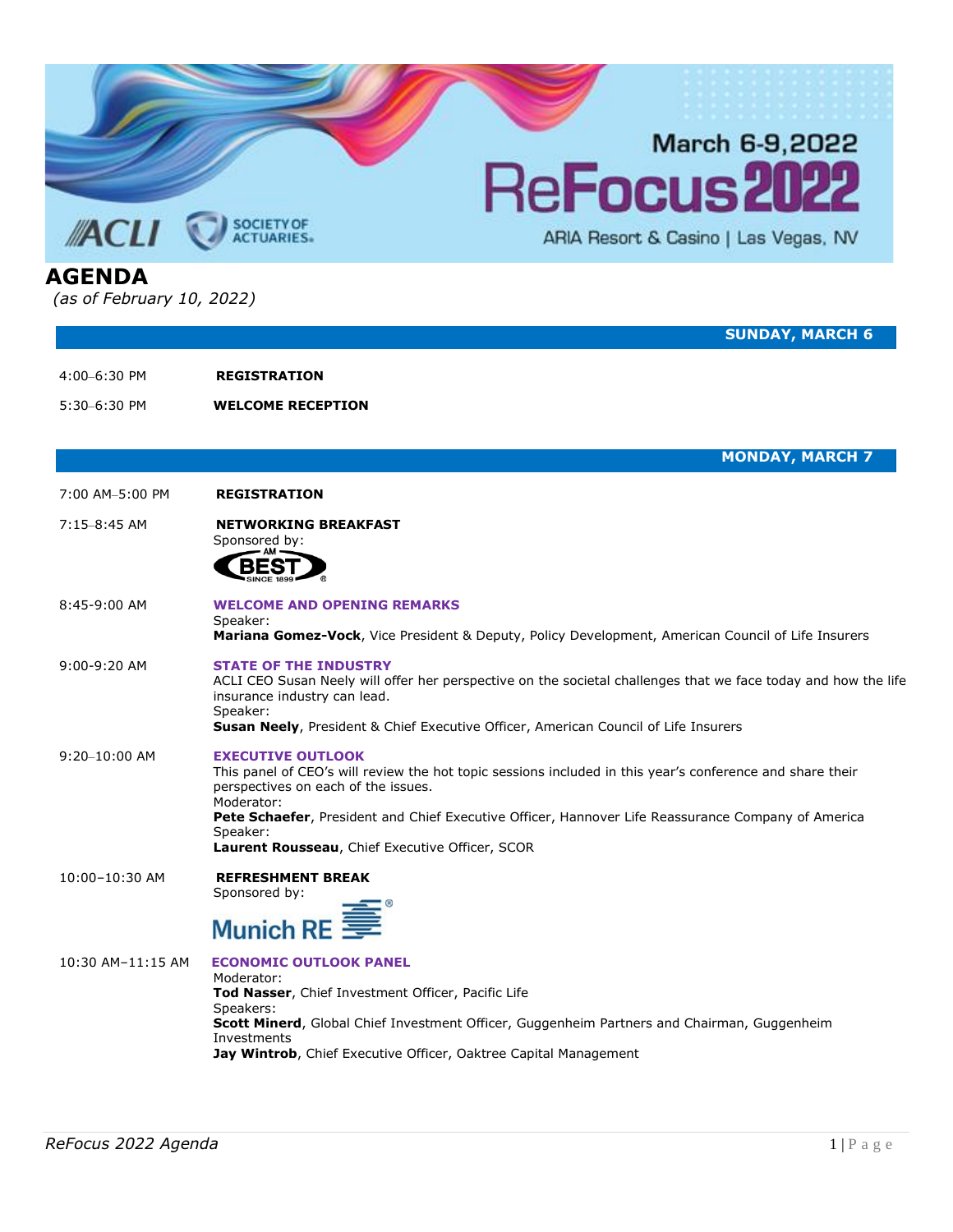| 11:15 AM-12:00 PM | <b>GENERAL GLOBAL TAX ISSUES</b><br>Moderator:<br>Regina Rose, Senior Vice President, Taxes & Retirement Security, American Council of Life Insurers<br>Speakers:<br>Chris Ocasal, Principal, Ernst & Young LLP<br>Grace Perez-Navarro, Deputy Director, Centre for Tax Policy and Administration, Organisation for Economic<br>Co-operation and Development (OECD) (Virtual)<br>Mervyn Skeet, Assistant Director, Head of Taxation, Association of British Insurers                                                                                                                                                                                                                                                            |
|-------------------|---------------------------------------------------------------------------------------------------------------------------------------------------------------------------------------------------------------------------------------------------------------------------------------------------------------------------------------------------------------------------------------------------------------------------------------------------------------------------------------------------------------------------------------------------------------------------------------------------------------------------------------------------------------------------------------------------------------------------------|
| 12:00-2:00 PM     | <b>NETWORKING LUNCH</b><br>Sponsored by:<br>KING & SPALDING                                                                                                                                                                                                                                                                                                                                                                                                                                                                                                                                                                                                                                                                     |
| $2:00 - 3:15$ PM  | <b>INNOVATION IN ANNUITIES</b><br>With an aging population, government provided social insurance systems running low on funds and continuing<br>low interest rates, annuity sales are struggling. In addition, regulators are requiring more capital to be held<br>on products with guarantees making returns on these products marginal. A prominent distributor, major<br>annuity writer and elite product developer will discuss new and innovative products ideas that could change<br>the market.<br>Moderator:<br>Tim Hill, Consulting Actuary & Principal, Milliman, Inc.<br>Speakers:<br>Tom Haines, Chief Investment Officer, Annexus Retirement Solutions<br>Miles Kaschalk, Head of Corporate Development, Venerable |
| $3:15-3:45$ PM    | <b>REFRESHMENT BREAK</b><br>Sponsored by:<br><b>Oceanview</b>                                                                                                                                                                                                                                                                                                                                                                                                                                                                                                                                                                                                                                                                   |
| 3:45-5:00 PM      | LIFE INSURANCE SALES/TECHNOLOGY<br>Moderator:<br>Dennis E. Barnes, Chief Executive Officer, RGAX and Chief Marketing Officer, RGA<br>Speakers:<br>George Nichols, III, President & Chief Executive Officer, The American College of Financial Services<br>Melbourne O'Banion, Co-Founder and CEO, Bestow Inc.                                                                                                                                                                                                                                                                                                                                                                                                                   |
| 5:00-6:00 PM      | <b>NETWORKING RECEPTION</b><br>Reception Sponsored by:<br>Reception Entertainment Sponsored by:<br><b>SOMERSET</b><br><b>REINSURANCE</b>                                                                                                                                                                                                                                                                                                                                                                                                                                                                                                                                                                                        |
|                   | <b>TUESDAY, MARCH 8</b>                                                                                                                                                                                                                                                                                                                                                                                                                                                                                                                                                                                                                                                                                                         |
| 7:30 AM-5:00 PM   | <b>REGISTRATION</b>                                                                                                                                                                                                                                                                                                                                                                                                                                                                                                                                                                                                                                                                                                             |
| 7:45-9:00 AM      | <b>NETWORKING BREAKFAST</b><br>Sponsored by:                                                                                                                                                                                                                                                                                                                                                                                                                                                                                                                                                                                                                                                                                    |

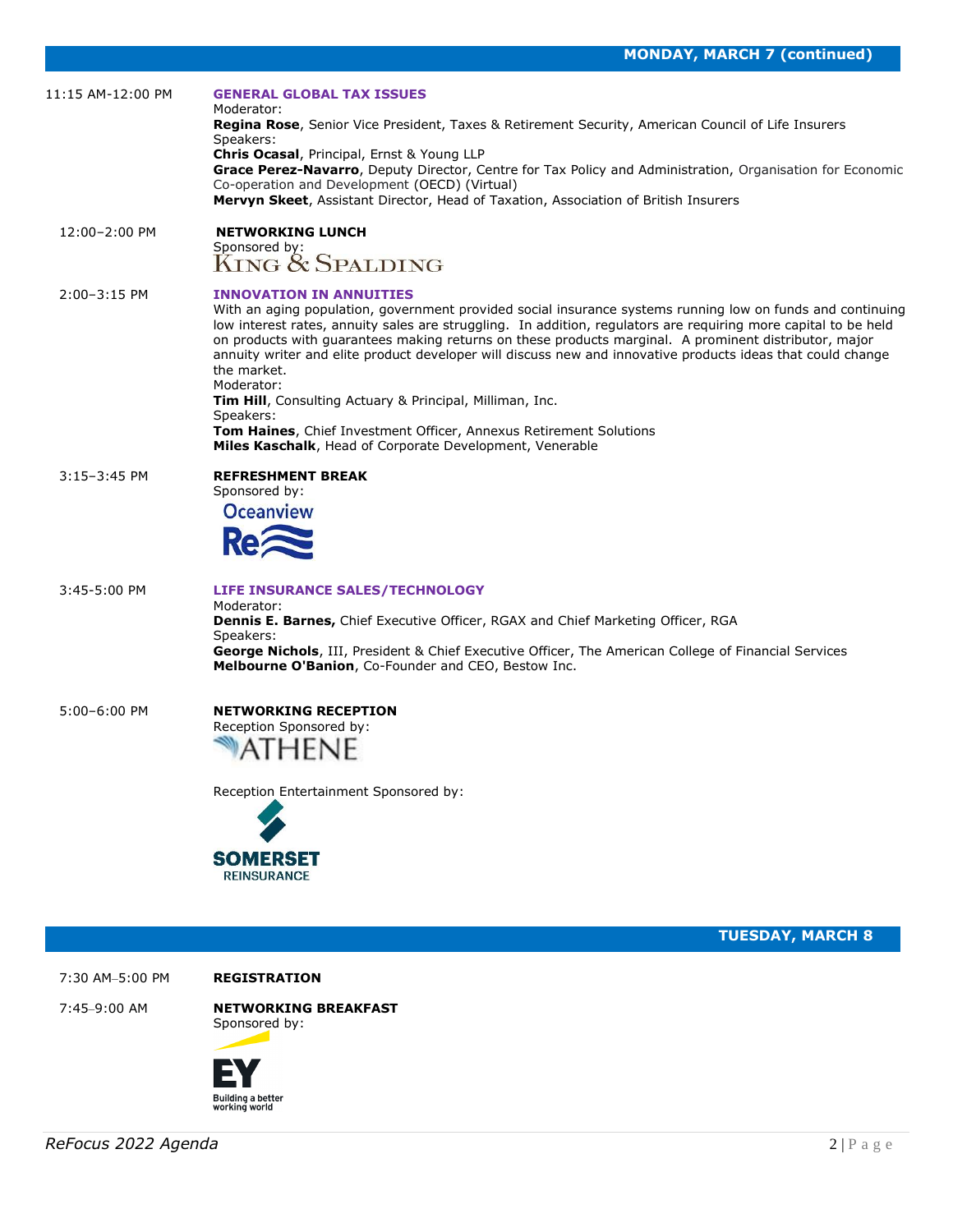| 9:00-9:05 AM       | <b>DAY 2 WELCOME AND REMARKS</b><br>Speaker:<br>Dale Hall, Managing Director of Research, Society of Actuaries                                                                                                                                                                                                                                                                                                                                                                                                                                                   |
|--------------------|------------------------------------------------------------------------------------------------------------------------------------------------------------------------------------------------------------------------------------------------------------------------------------------------------------------------------------------------------------------------------------------------------------------------------------------------------------------------------------------------------------------------------------------------------------------|
| 9:05-9:20 AM       | <b>HUMAN CAPITAL AND DEI - IMPLICATIONS FOR INSURERS</b><br>This presentation will address human capital implications of DEI issues for the U.S. insurance industry. It will<br>also look at demographic and cultural challenges facing the profession as it seeks to diversify employment,<br>how leading insurers are addressing the issue, and what appears to be working (or not). It will conclude by<br>offering observations on the challenges and path ahead for this issue.<br>Speaker:<br>Greg Heidrich, Chief Executive Officer, Society of Actuaries |
| $9:20 - 10:30$ AM  | <b>DIVERSITY IN THE BOARDROOM</b>                                                                                                                                                                                                                                                                                                                                                                                                                                                                                                                                |
|                    | Women are key drivers of the U.S. economy and their presence in leadership roles throughout the industry is<br>critical to building a strong workforce. However, women still make up less than 20% of insurance industry<br>Board members. The percentage is even lower for women of color. Listen in as these industry leaders discuss<br>critical steps to improve diversity in Board rooms and foster leadership across the value chain to strengthen<br>the economy and industry as a whole.<br>Moderator:                                                   |
|                    | <b>Susan Neely, President &amp; CEO, American Council of Life Insurers</b><br>Speakers:                                                                                                                                                                                                                                                                                                                                                                                                                                                                          |
|                    | Mary Ann Brown, PartnerRe Board Member<br>Tricia Guinn, RGA Board Member                                                                                                                                                                                                                                                                                                                                                                                                                                                                                         |
|                    | Barbara Turner, President & Chief Executive Officer, Ohio National Financial Services                                                                                                                                                                                                                                                                                                                                                                                                                                                                            |
| 10:30-11:00 AM     | <b>REFRESHMENT BREAK</b><br>Sponsored by:                                                                                                                                                                                                                                                                                                                                                                                                                                                                                                                        |
|                    | Wilton Re<br><b>Strength of Experience</b>                                                                                                                                                                                                                                                                                                                                                                                                                                                                                                                       |
| 11:00 AM- 12:00 PM | THE MIDTERMS: WHAT TO EXPECT NEXT NOVEMBER AND BEYOND WITH KEYNOTE SPEAKERS: ALEX<br><b>CASTELLANOS AND STEPHANIE CUTTER</b><br>Moderator:                                                                                                                                                                                                                                                                                                                                                                                                                       |
|                    | Joyce Meyer, Executive Vice President, Government Relations, American Council of Life Insurers<br>Speakers:<br>Alex Castellanos, Political Strategist and Analyst<br>Stephanie Cutter, Legendary Political Strategist, Founder of Precision Strategies, and Former Deputy                                                                                                                                                                                                                                                                                        |
|                    | Campaign Manager & Senior Advisor to President Obama                                                                                                                                                                                                                                                                                                                                                                                                                                                                                                             |
|                    | Sponsored by:                                                                                                                                                                                                                                                                                                                                                                                                                                                                                                                                                    |
|                    | hannover <b>re</b>                                                                                                                                                                                                                                                                                                                                                                                                                                                                                                                                               |
| 12:00-2:00 PM      | <b>NETWORKING LUNCH</b>                                                                                                                                                                                                                                                                                                                                                                                                                                                                                                                                          |
|                    | Sponsored by:                                                                                                                                                                                                                                                                                                                                                                                                                                                                                                                                                    |
|                    | 777 Re Ltd.                                                                                                                                                                                                                                                                                                                                                                                                                                                                                                                                                      |
| 2:00-3:15 PM       | WHY INSURERS ARE DIVESTING BLOCKS OF LIFE AND ANNUITY BUSINESS: THE BUSINESS<br><b>PERSPECTIVE</b>                                                                                                                                                                                                                                                                                                                                                                                                                                                               |
|                    | The session will focus on the increased activity in the sale of blocks of life insurance business. Almost every<br>major insurer has either sold or announced the sale of a portion of its life and retirement business. What is<br>driving these changes, and what might it mean for the future of the business.                                                                                                                                                                                                                                                |
|                    | Moderator:<br>Dom Lebel, Managing Director, Willis Towers Watson                                                                                                                                                                                                                                                                                                                                                                                                                                                                                                 |
|                    | Speakers:<br>Rich Bielen, President & Chief Executive Officer, Protective Life Corporation                                                                                                                                                                                                                                                                                                                                                                                                                                                                       |

**Yanela Frias**, President, Prudential Retirement

**Matt Grove**, Chief Executive Officer & President, Resolution Life USA